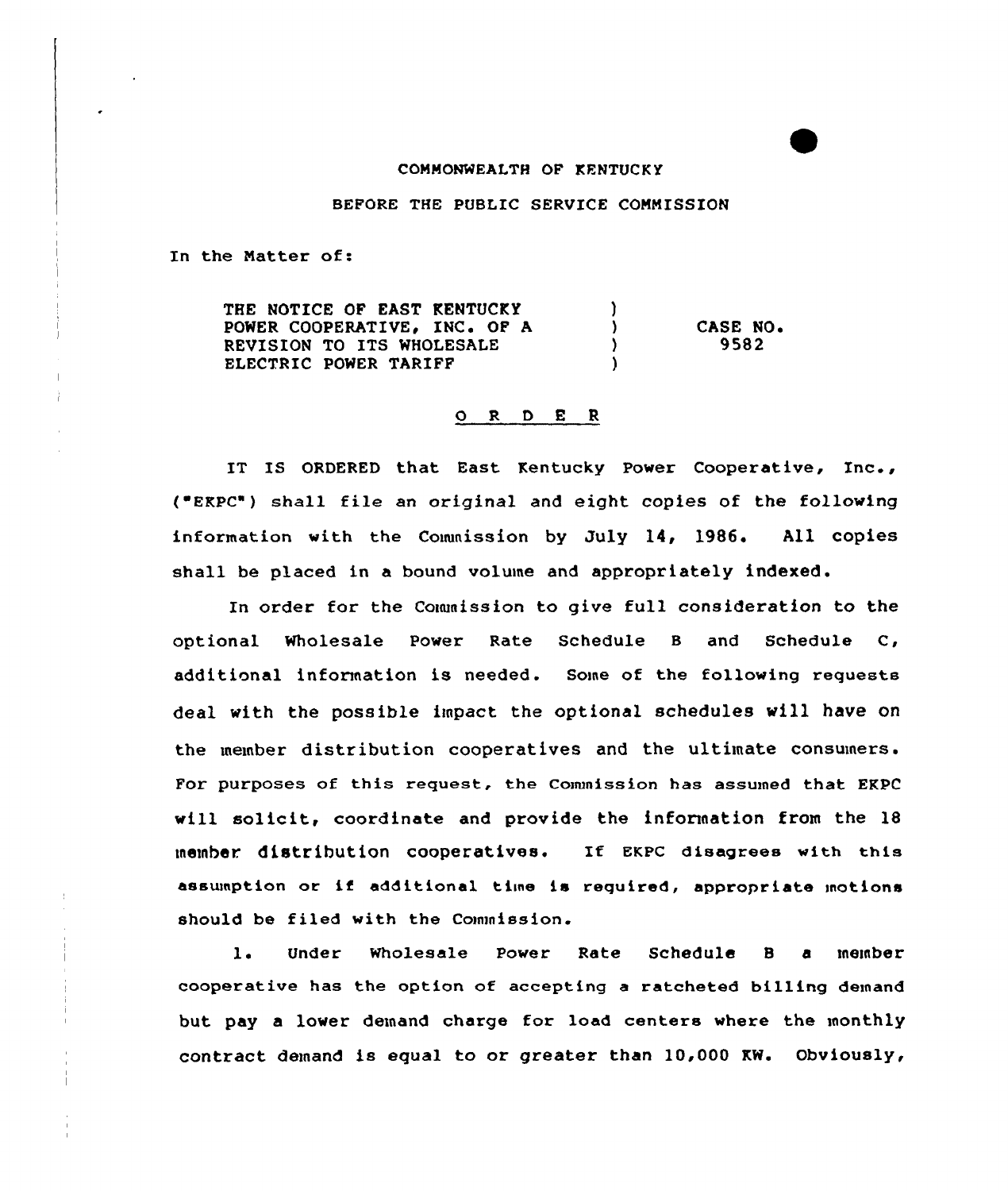this option vill anly be selected if it is cheaper than under schedule A.

a. Provide an explanation of how each member cooperative intends to deal with any savings that occur from selecting Schedule 8 for any existing load center that qualifies and for any new or existing load center that would qualify in the future. That is, would all of the savings be retained by the cooperative; passed on to the customers served at the load center; shared by all customers; or is some other variation under consideratian?

b. Are the explanations abave the same for any savings realized under Schedule C? If not, please explain.

c. If the savings are passed on to the customers served at the load center, is it anticipated that the member cooperative will still receive the sane contribution from these customers?

2, Exhibit A< page <sup>1</sup> of 5, states that "EKPC has a cooperative goal of achieving an annual load factor of 604 in the early 1990's." In Wholesale Power Rate Schedule <sup>C</sup> an appraximate 60 percent load factor is included in the ininimum monthly charge.

a. Why is a similar minimum monthly charge provision not included in the Wholesale Power Rate Schedule 8?

b. Exhibit C, page <sup>1</sup> of 2, identifies 11 load centers for evaluating the potential revenue impact of Schedule B. Are these the only load centers with contract demands of 10,000 KW or greater?

c. What are the monthly and annual load factors for the <sup>12</sup> months December 1984 to November 1985 for the previously identified ll load centers?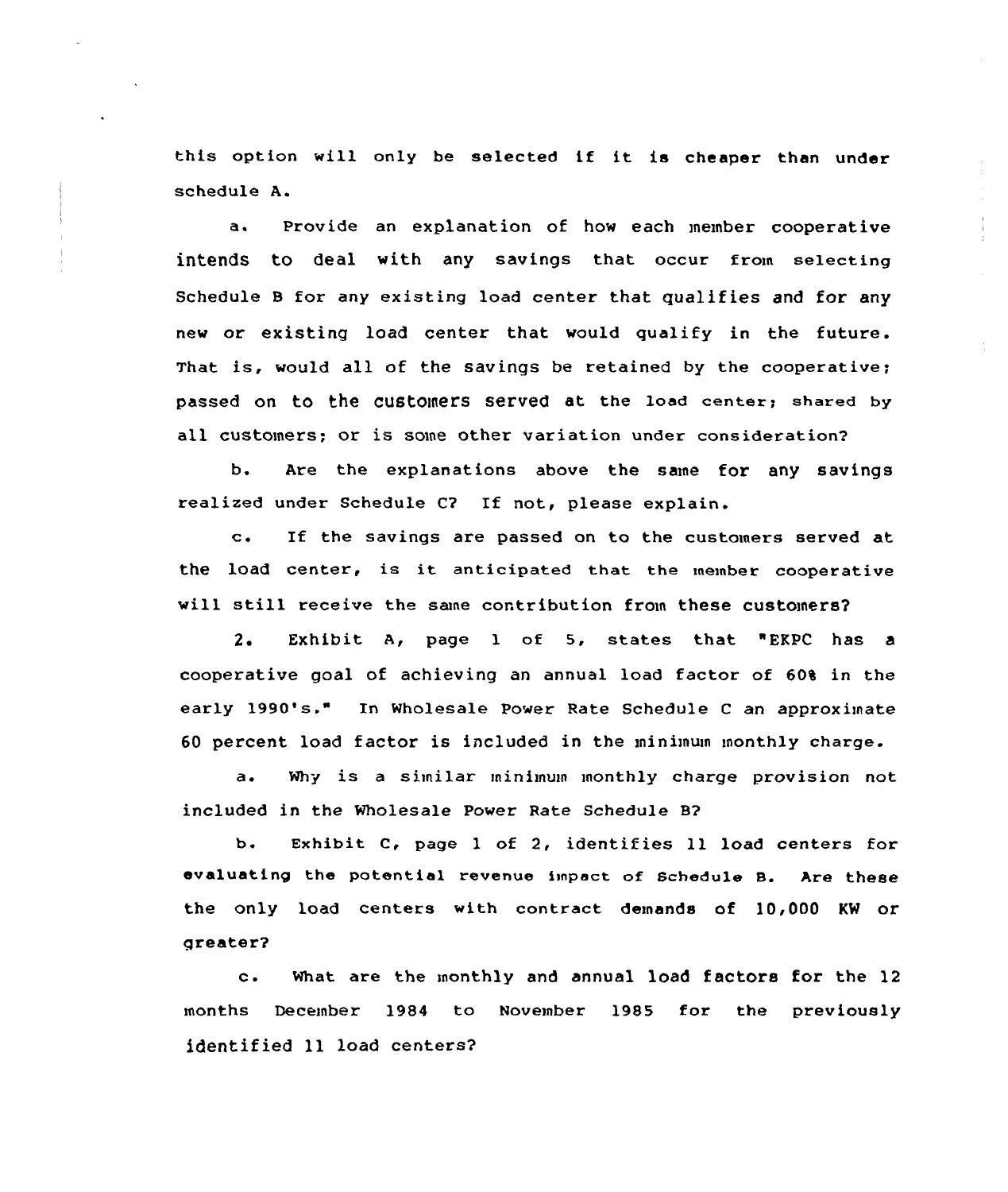3. Wholesale Power Rate Schedule <sup>C</sup> in the section entitled Applicable refers to two "two party" contracts. Please provide sample contracts that are anticipated to be used.

4. Wholesale Power Rate Schedule <sup>A</sup> in the section entitled Billing Demand the last sentence states "(D)emands outside the above hours will be disregarded for billing purposes." Why was this language deleted from Schedule 8 and Schedule C?

5. Is there any reason why Wholesale Power Rate Schedule 8 and Schedule <sup>C</sup> could not be combined into one schedule?

6. Exhibit E indicates that there is a potential \$1 million loss in annual revenue for EKPC. This is <sup>a</sup> significant loss in annual revenue and could eventually result in a general increase in EKPC's rates. Exhibit A, page <sup>1</sup> of 5, in the last paragraph states that EKPC intends to make up this loss of revenue by attracting several new large power users to its system.

a. Does EKPC have any estimate of how much additional load must be attracted to offset the \$1 million loss of annual revenue plus the additional cost to serve the new load? If so, please provide.

b. Provide an estimate of how long it might take to attract the necessary additional load.

C. Provide any plans EKPC has to attract the necessary additional load.